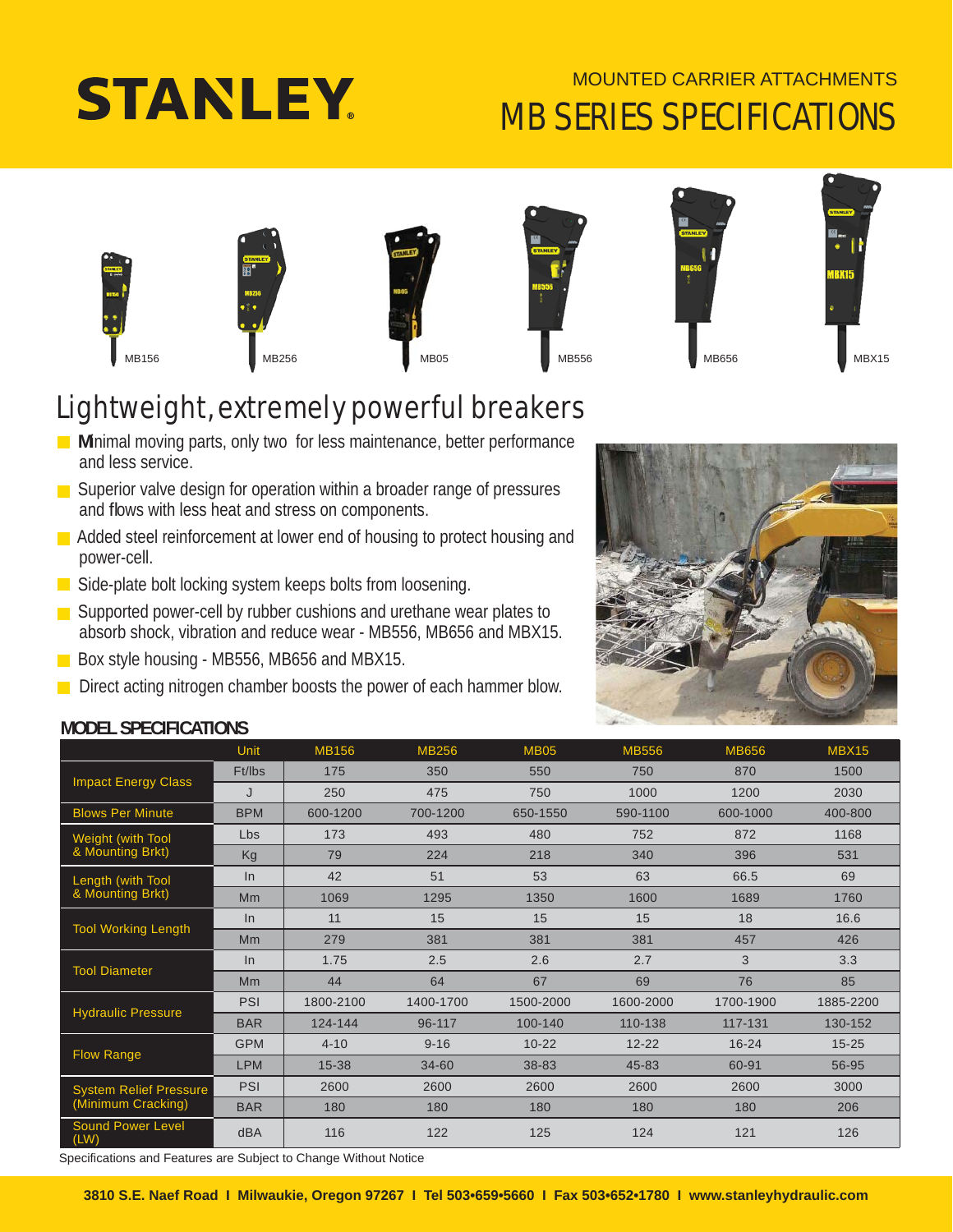## **STANLEY**

MOUNTED CARRIER ATTACHMENTS

 $\overline{\mathbf{S}}$ **SERIES**

MB SERIES SPECIFICATIONS

#### **RECOMMENDED BREAKER TO CARRIER SIZE**

|                        | Unit | MB156     | MB256      | <b>MB05</b> | MB556      | MB656      | <b>MBX15</b> |
|------------------------|------|-----------|------------|-------------|------------|------------|--------------|
| <b>Skid-steer Size</b> | Lb   | 1500-3000 | 3000-7000  | 4500-7000   | 4500-10000 | 8000-14400 |              |
|                        | Kg   | 681-1362  | 1362-3178  | 2045-3182   | 2043-4536  | 5448-6538  |              |
| Mini Excavator Size    | Lb   | 1900-6000 | 4000-10000 | 5000-13500  | 7000-16000 | 9000-20000 | 14000-26000  |
|                        | Kg   | 855-2700  | 1816-4500  | 2273-6075   | 3175-7200  | 4100-9000  | 6300-11800   |
| Backhoe Size           | Lb   | -         | 4000-10000 | 5000-13500  | 7000-16000 | 9000-20000 | 14000-26000  |
|                        | Kg   |           | 1816-4500  | 2273-6075   | 3175-7200  | 4100-9000  | 6300-11800   |



#### **Using the carrier selection chart:**

Choosing the right attachment is dependent upon two factors ; application and available carrier. Find your carrier weight according to this chart. Match the carrier weight to the recommended Mounted Breaker model number.





#### **MODEL ORDERING**

| <b>Model</b> | Part No.         | <b>Description</b>                                                |  |  |  |
|--------------|------------------|-------------------------------------------------------------------|--|--|--|
| <b>MB156</b> | MB15600          | Stanley - Excavator Mount - 6" and 4"<br>Pin Centers**            |  |  |  |
|              | MB15614          | Stanley - Excavator Mount - Flange Top*                           |  |  |  |
|              | <b>MB1561SBN</b> | LaBounty - Narrow Skid Steer - 11" Pin<br>Centers**               |  |  |  |
|              | MB15641          | Stanley, Q-Tach for Walk Behind - 6"<br>and 4" Pin Centers**      |  |  |  |
|              | MB25600          | Stanley - Excavator Mount - 9" Pin<br>Centers**                   |  |  |  |
|              | MB25600SS        | Stanley - Skid Steer - 9" Pin Centers**                           |  |  |  |
| <b>MB256</b> | MB25603          | Stanley - Excavator Mount - Flange Top*                           |  |  |  |
|              | MB25641          | Stanley - Q-Tach for Walk Behind - 9"<br>Pin Centers**            |  |  |  |
|              | MB2570           | LaBounty - Excavator Mount - 11" Pin<br>Centers**                 |  |  |  |
|              | <b>MB2570SB</b>  | LaBounty - Cradle Skid Steer - 11" Pin<br>Centers**               |  |  |  |
|              | <b>MB2570SS</b>  | LaBounty - 2 Position Skid Steer - 11"<br>Pin Centers**           |  |  |  |
|              | <b>MB2570XC</b>  | LaBounty - Excavator Mount - Exchange<br>Top                      |  |  |  |
|              | <b>MB2570XCS</b> | LaBounty - Skid Steer - Exchange Top<br>Combo                     |  |  |  |
| <b>MB05</b>  | MB05e00          | Stanley - Excavator Mount - 9" Pin Cen-<br>ter** and Flange Top*  |  |  |  |
|              | MB05s02          | Stanley - Cradle Skid Steer - 9" Pin<br>Centers** and Flange Top* |  |  |  |
|              | MB05e04          | Stanley - Excavator Mount - CP027,<br>TAG QC27 Top                |  |  |  |
|              | MB05s04          | Stanley - Skid Steer / CP027, TAG<br>QC27 Combo                   |  |  |  |
|              | MB05e05          | Stanley - Excavator Mount - Exchange<br>Top                       |  |  |  |
|              | MB05s05          | Stanley - Skid Steer - Exchange Top<br>Combo                      |  |  |  |

| <b>Model</b> | Part No.         | <b>Description</b>                                          |  |  |  |
|--------------|------------------|-------------------------------------------------------------|--|--|--|
| <b>MB556</b> | MB55600          | Stanley - Excavator Mount - Flange Top*                     |  |  |  |
|              | MB55600SS        | Stanley - Skid Steer - Fixed 20 Degrees                     |  |  |  |
|              | MB55601          | Stanley - Excavator Mount - 14" Pin<br>Centers**            |  |  |  |
|              | MB55607          | LaBounty - Excavator Mount - 14" Pin<br>Centers**           |  |  |  |
|              | <b>MB5570SB</b>  | LaBounty - Skid Steer - Fixed 20 Degrees                    |  |  |  |
|              | <b>MB5570XC</b>  | LaBounty - Excavator Mount - Exchange<br><b>Top</b>         |  |  |  |
|              | <b>MB5570XCS</b> | LaBounty - Skid Steer - Exchange Top<br>Combo               |  |  |  |
| <b>MB656</b> | MB65603          | Stanley - Excavator Mount - Flange Top                      |  |  |  |
|              | MB65607          | Stanley - Excavator Mount - 14" Pin<br>Centers**            |  |  |  |
|              | MB65609          | Stanley - Excavator Mount - 1/4 Yard<br>Wain Roy, C&P, TAG  |  |  |  |
|              | <b>MB6560XC</b>  | LaBounty - Skid Steer - Exchange Top<br>Combo               |  |  |  |
| <b>MBX15</b> | <b>MBX15E03</b>  | Stanley - Excavator Mount - Flange Top*                     |  |  |  |
|              | <b>MBX15E00</b>  | Stanley - Excavator Mount - 14" Pin<br>Centers**            |  |  |  |
|              | MBX15E09         | Stanley - Excavator Mount - 1/4 Yard<br>Wain Roy - C&P, TAG |  |  |  |

Information information pertaining to hydraulic breaker models:

\* "Flange Top" for use with quick coupler applications requires custom fi t mounting bracket (sold separately).

\*\* "Pin Centers" for direct pin to carrier boom applications, requires mounting pak (sold separately).

Most breakers come standard with a Conical Bit, except for the MB05, which has a Chisel Cross Cut Bit